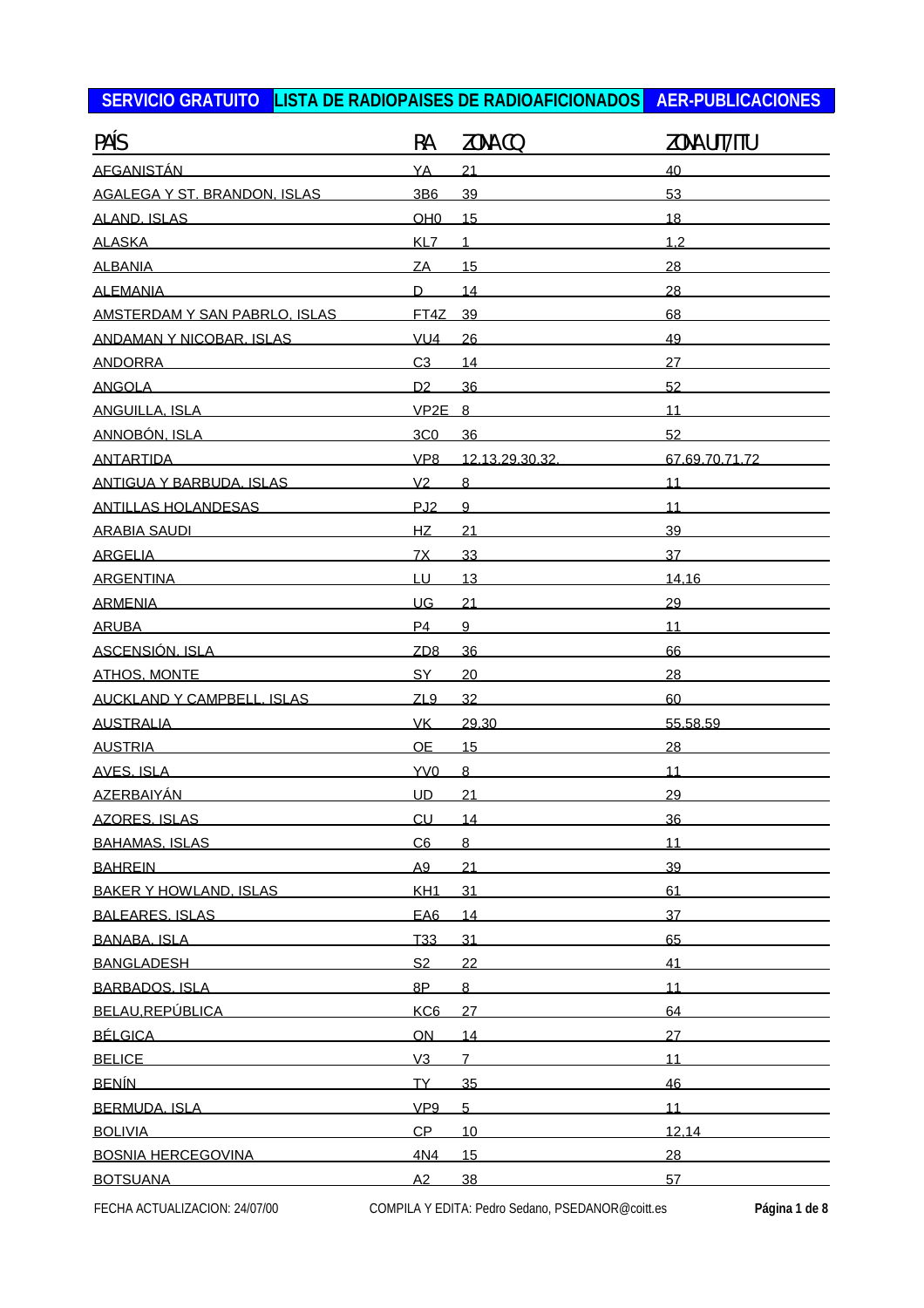| PAÍS                       | RA              | ZONA CQ        | ZONA UIT/ITU |
|----------------------------|-----------------|----------------|--------------|
| <b>BOUVET, ISLA</b>        | 3Y              | 38             | 67           |
| <b>BRASIL</b>              | PY              | 11             | 12.13.15     |
| <b>BRUNEL</b>              | V8              | 28             | 54           |
| <b>BULGARIA</b>            | <b>LZ</b>       | 20             | 28           |
| <b>BURKINA FASO</b>        | XT              | 35             | 46           |
| <b>BURUNDL</b>             | 9U              | 36             | 52           |
| <b>BUTÁN</b>               | A <sub>5</sub>  | 22             | 41           |
| <b>CABO VERDE. ISLAS</b>   | D <sub>4</sub>  | 35             | 46           |
| CAIMÁN, ISLAS              | <b>ZF</b>       | $\overline{8}$ | 11           |
| <b>CAMBOYA</b>             | XU              | 26             | 49           |
| <b>CAMERÚN</b>             | IJ              | 36             | 47           |
| <b>CANADÁ</b>              | $VE$            | 1.2.3.4.5      | 2.3.4.9.75   |
| CANARIAS, ISLAS            | EA8             | 33             | 36           |
| CENTROAFRICANA.REPÚBLICA   | <b>TL</b>       | 36             | 47           |
| CERDEÑA, ISLA              | IS.             | 15             | 28           |
| <b>CEUTA Y MELILLA</b>     | EA <sub>9</sub> | 33             | 37           |
| CHAD.REPÚBLICA             | <b>TT</b>       | 36             | 47           |
| <b>CHAGOS</b>              | VQ9             | 39             | 41           |
| CHATHAM, ISLAS             | ZL7             | 32             | 60           |
| <b>CHECHOSLOVAQUIA</b>     | CZ              | 15             | 28           |
| CHEQUIA.REPÚBLICA          | <b>OK</b>       | 15             | 28           |
| <b>CHILE</b>               | <b>CE</b>       | 12             | 14.16        |
| <b>CHINA</b>               | <b>BY</b>       | 23             | 44           |
| <b>CHRISTMAS, ISLA</b>     | VK9X 29         |                | 54           |
| CLIPPERTON, ISLA           | <b>FO</b>       | $\overline{7}$ | 10           |
| COCOS. ISLA                | TI9             | $\overline{7}$ | 12           |
| COCOS-KEELING, ISLAS       | <b>VK9C 29</b>  |                | 54           |
| COLOMBIA                   | HK              | 9              | 12           |
| <b>COMORES, ISLAS</b>      | D <sub>6</sub>  | 39             | 53           |
| CONGO.REPÚBLICA            | <b>TN</b>       | 36             | 52           |
| CONWAY, ARRECIFE           | 3D2             | 32             | 56           |
| COOK DEL NORTE. ISLAS      | ZK <sub>1</sub> | 32             | 62           |
| <b>COOK DEL SUR. ISLAS</b> | ZK <sub>1</sub> | 32             | 63           |
| CÓRCEGA, ISLA              | TK              | 15             | 28           |
| <b>COREA</b>               | НL              | 25             | 44           |
| <b>COREA DEL NORTE</b>     | P <sub>5</sub>  | 25             | 44           |
| <b>COSTA DE MÁRFIL</b>     | <b>TU</b>       | 35             | 46           |
| <b>COSTA RICA</b>          | <b>TI</b>       | $\overline{7}$ | 11           |
| CRETA, ISLA                | SV <sub>9</sub> | 20             | 28           |
| <b>CROACIA</b>             | <b>9A</b>       | 15             | 28           |
| CROZET. ISLAS              | FT4W 39         |                | 68           |
| <b>CUBA</b>                | CO              | 8              | 11           |
| DESECHEO, ISLA             | KP <sub>5</sub> | 8              | 11           |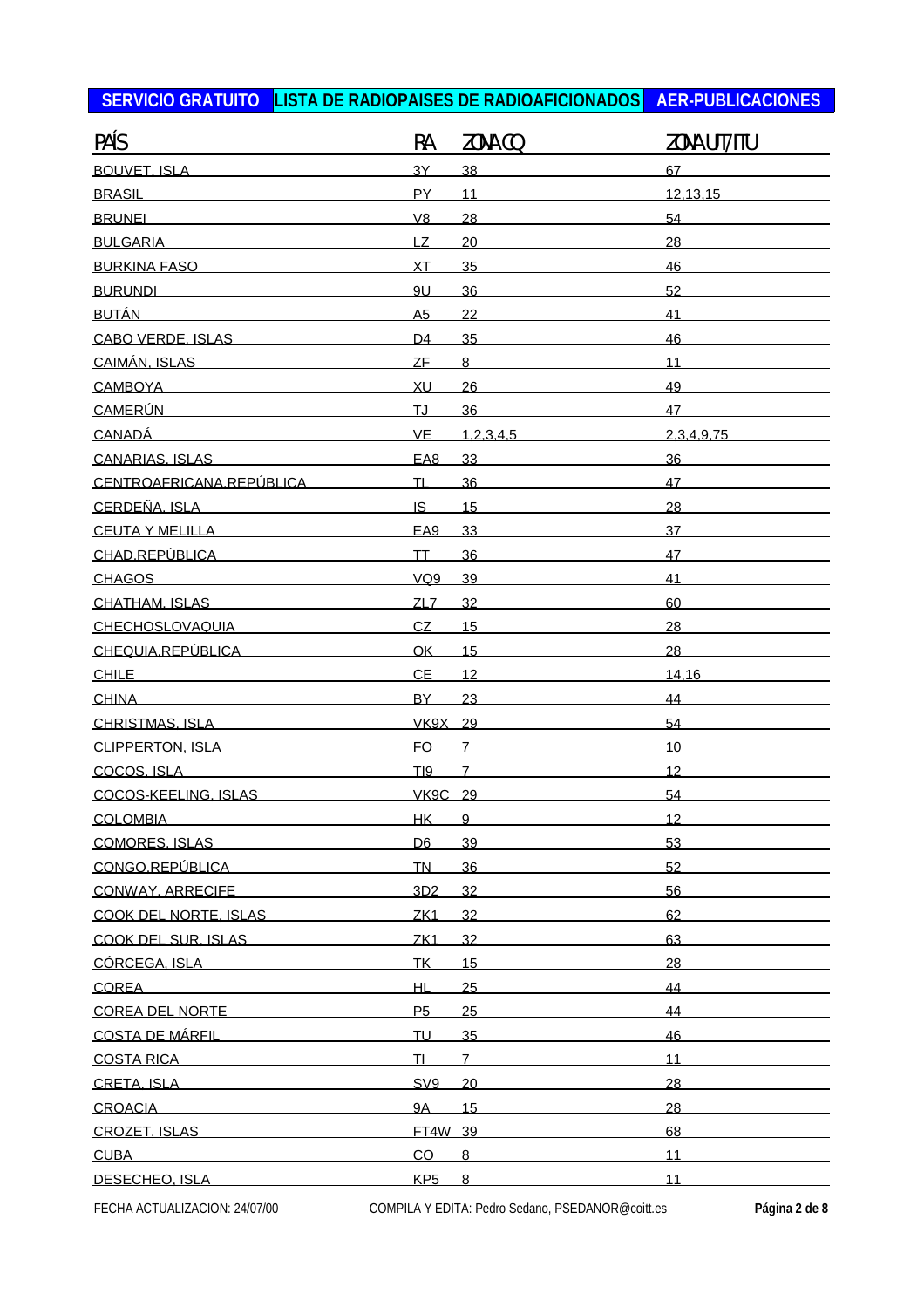| PAÍS                                | RA              | ZONA CQ         | ZONA UIT/ITU |
|-------------------------------------|-----------------|-----------------|--------------|
| <b>DHEKELIA Y AKROTIRI</b>          | ZC4             | 20              | 39           |
| <b>DINAMARCA</b>                    | OZ              | 14              | 18           |
| <b>DODECANESE</b>                   | SV5             | 20              | 28           |
| <b>DOMINICA, ISLA</b>               | J <sub>7</sub>  | 8               | 11           |
| DOMINICANA.REPÚBLICA                | Щ               | $\overline{8}$  | 11           |
| <b>ECUADOR</b>                      | <b>HC</b>       | 10              | 12           |
| <b>EGIPTO</b>                       | SU              | 34              | 38           |
| <b>EL SALVADOR</b>                  | <b>YS</b>       | $\overline{7}$  | 11           |
| <b>EMIRATOS ÁRABES UNIDOS</b>       | A6              | $\overline{21}$ | 39           |
| <b>ERITREA</b>                      | E <sub>3</sub>  | 37              | 48           |
| <b>ESCOCIA</b>                      | <b>GM</b>       | 14              | 27           |
| ESLOVAQUÍA.REPÚBLICA                | <b>OM</b>       | 15              | 28           |
| <b>ESLOVENIA ESLOVENIA</b>          | S <sub>5</sub>  | 15              | 28           |
| <b>ESPAÑA</b>                       | EA              | 14              | 37           |
| <b>ESTADOS UNIDOS DE AMÉRICA</b>    | W               | 3.4.5           | 6.7.8        |
| <b>ESTONIA</b>                      | ES              | 15              | 29           |
| <b>ETIOPÍA</b>                      | ET.             | 37              | 48           |
| <b>FAROE, ISLAS</b>                 | OY              | 14              | 18           |
| FERNANDO DE NOROÑA. ISLAS           | <b>PYOF</b>     | 11              | 13           |
| <b>FILIPINAS, ISLAS</b>             | <b>DU</b>       | 27              | 50           |
| <b>FINLANDIA</b>                    | OH              | 15              | 18           |
| <b>FIYI. ISLAS</b>                  | 3D2             | 32              | 56           |
| <b>FRANCIA</b>                      | F.              | 14              | 27           |
| <b>FRANZ JOSEF LAND</b>             | 4K <sub>2</sub> | 40              | 75           |
| GABÓN.REPÚBLICA                     | <b>TR</b>       | 36              | 52           |
| GALÁPAGOS. ISLAS                    | HC <sub>8</sub> | 10              | 12           |
| <b>GALES</b>                        | <b>GW</b>       | 14              | 27           |
| <b>GANA</b>                         | 9G              | 35              | 46           |
| <b>GEORGIA</b>                      | UF_             | 21              | 29           |
| <b>GEORGIA DEL SUR. ISLAS</b>       | VP <sub>8</sub> | 13              | 73           |
| <b>GIBRALTAR</b>                    | ZB2             | 14              | 37           |
| GLORIOSOS, ISLAS                    | FR/G 39         |                 | 53           |
| GRANADA.ISLA                        | J3              | 8               | 11           |
| <b>GRECIA</b>                       | <b>SV</b>       | 20              | 28           |
| <b>GROENLANDIA</b>                  | <b>OX</b>       | 40              | 5.75         |
| <b>GUADALUPE, ISLA</b>              | <b>FG</b>       | 8               | 11           |
| <b>GUAM. ISLA</b>                   | KH2             | 27              | 64           |
| GUANTANAMO. BAHÍA                   | KG4             | 8               | 11           |
| <b>GUATEMALA</b>                    | <b>TG</b>       | $\overline{7}$  | 11           |
| <b>GUERNSEY ISLA Y DEPENDENCIAS</b> | GU              | 14              | 27           |
| <b>GUINEA BISSAU</b>                | J <sub>5</sub>  | 35              | 46           |
| <b>GUINEA ECUATORIAL</b>            | 3C              | 36              | 47           |
| GUINEA.REPÚBLICA                    | 3X              | 35              | 46           |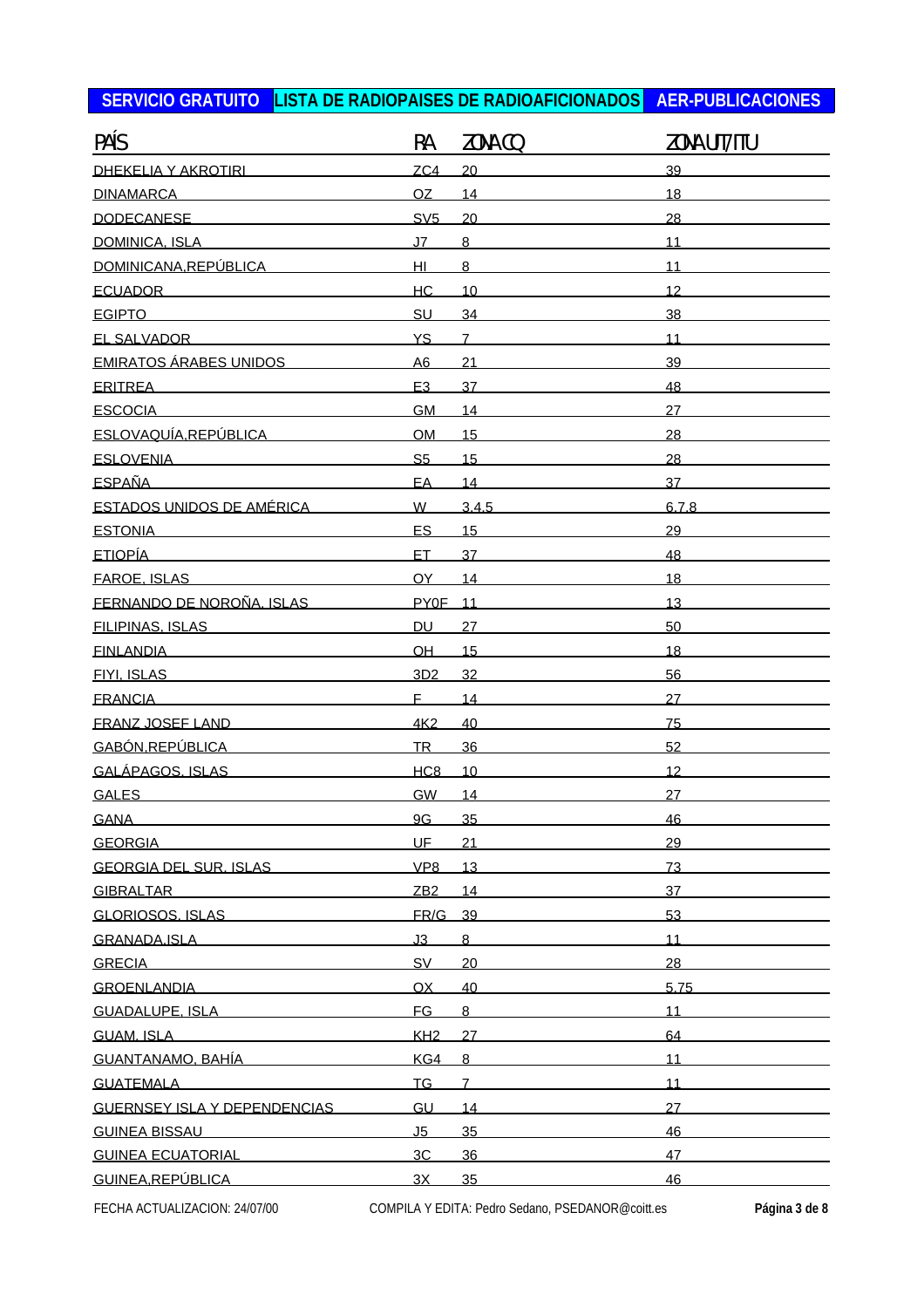| PAÍS                         | RA              | ZONA CQ        | ZONA UIT/ITU |
|------------------------------|-----------------|----------------|--------------|
| <b>GUYANA</b>                | 8R              | 9              | 12           |
| <b>GUYANA FRANCESA</b>       | <b>FY</b>       | 9              | 12           |
| <u>HAITÍ</u>                 | <b>HH</b>       | 8              | 11           |
| <b>HAWAII. ISLAS</b>         | KH <sub>6</sub> | 31             | 61           |
| <b>HEARD, ISLA</b>           | <b>VK0H</b>     | 39             | 68           |
| <b>HOLANDA</b>               | PA              | 14             | 27           |
| <b>HONDURAS</b>              | <b>HR</b>       | $\overline{7}$ | 11           |
| <b>HONG KONG</b>             | VS <sub>6</sub> | 24             | 44           |
| <b>HUNGRIA</b>               | <b>HA</b>       | 15             | 28           |
| <b>INDIA</b>                 | VU              | 22             | 41           |
| <b>INDONESIA</b>             | YB              | 28             | 51.54        |
| <b>INGLATERRA</b>            | G.              | 14             | 27           |
|                              | EP              | 21             | 40           |
| <b>IRAQ</b>                  | YI              | 21             | 39           |
| <b>IRLANDA</b>               | EI.             | 14             | 27           |
| <b>IRLANDA DEL NORTE</b>     | GI              | 14             | 27           |
| <u>ISLANDIA</u>              | <b>TF</b>       | 40             | 17           |
| <b>ISRAEL</b>                | 4X              | 20             | 39           |
| <b>ITALIA</b>                |                 | 15.33          | 28.37        |
| <b>JAMAICA</b>               | 6Y              | 8              | 11           |
| JAN MAYEN, ISLA              | JX              | 40             | 18           |
| JAPÓN                        | <b>JA</b>       | 25             | 45           |
| JARVIS Y PALMIRA. ISLAS      | KH <sub>5</sub> | 31             | 61.62        |
| JERSEY, ISLA                 | GJ              | 14             | 27           |
| JOHNSTON, ISLA               | KH <sub>3</sub> | 31             | 61           |
| <b>JORDANIA</b>              | JY L            | 20             | 39           |
| JUAN DE NOVA Y EUROPA. ISLAS | FR/J/ 39        |                | 53           |
| JUAN FERNÁNDEZ. ISLAS        | CE0Z 12         |                | 14           |
| <b>KALININGRADO</b>          | <b>UA2</b>      | 15             | 29           |
| <b>KAZAJSTÁN</b>             | UL              | 17             | 29.30.31     |
| <b>KENIA</b>                 | 5Z              | 37             | 48           |
| KERGUELÉN. ISLAS             | FT4X 39         |                | 68           |
| <b>KERMADEC. ISLAS</b>       | ZL8             | 32             | 60           |
| KINGMAN, ARRECIFE            | KH5K 31         |                | 61           |
| <b>KIRGUIZIA</b>             | <b>UM</b>       | 17             | 30.31        |
| KIRIBATI DEL OESTE           | T <sub>30</sub> | 31             | 65           |
| KIRIBATI. CENTRAL            | T <sub>31</sub> | 31             | 62           |
| KIRIBATI, ESTE               | T <sub>32</sub> | 31             | 61.63        |
| <b>KURE. ISLAS</b>           | KH <sub>7</sub> | 31             | 61           |
| <b>KUWAIT</b>                | 9K              | 21             | 39           |
| <b>LAOS</b>                  | XW              | 26             | 49           |
| <b>LAQUEDIVAS, ISLAS</b>     | VU <sub>7</sub> | 22             | 41           |
| <b>LESOTO</b>                | 7P              | 38             | 57           |
|                              |                 |                |              |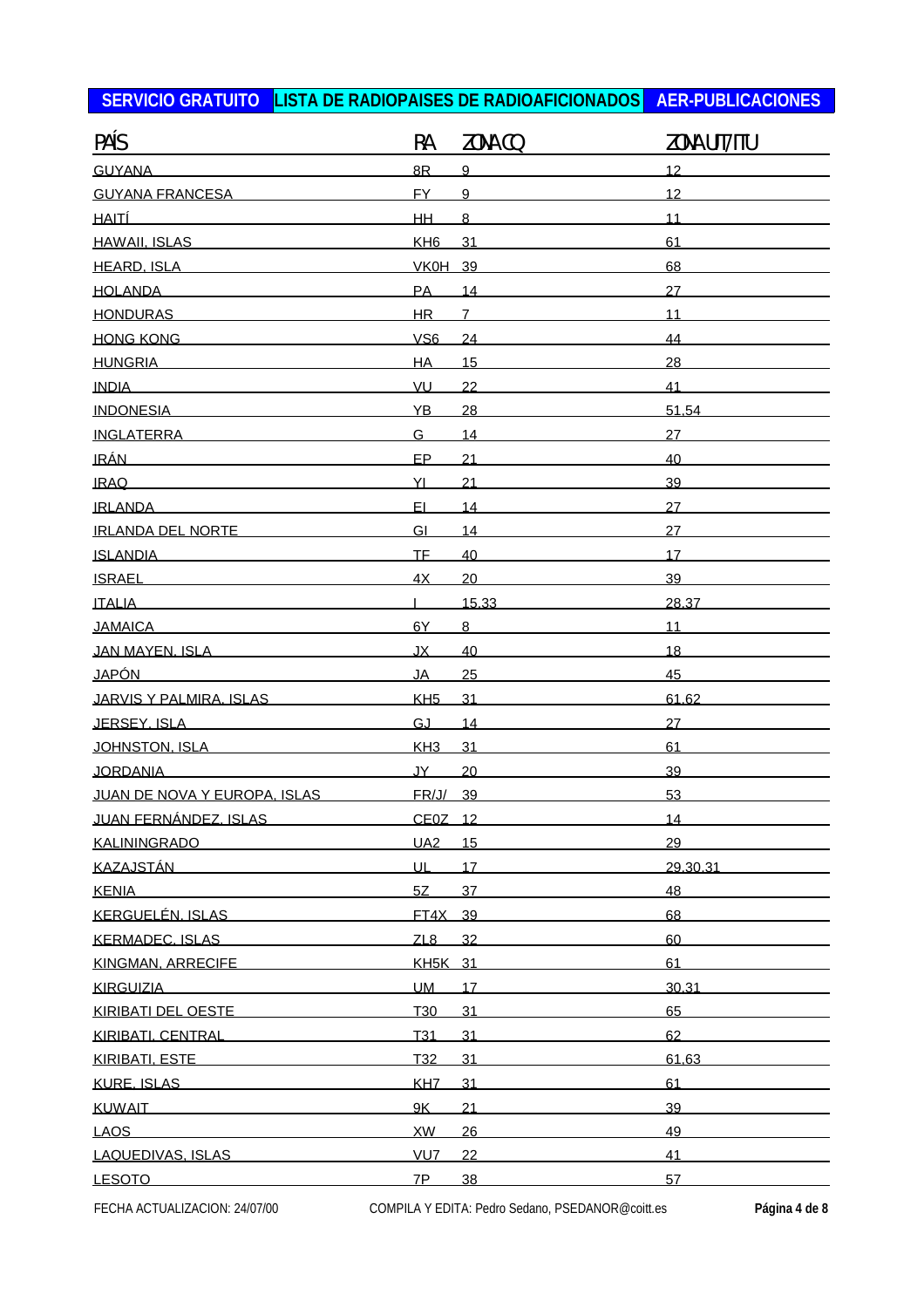| PAÍS                             | RA               | ZONA CQ        | ZONA UIT/ITU |
|----------------------------------|------------------|----------------|--------------|
| <b>LETONIA</b>                   | YL               | 15             | 29           |
| <b>LÍBANO</b>                    | OD               | 20             | 39           |
| <b>LIBERIA</b>                   | EL               | 35             | 46           |
| <b>LIBIA</b>                     | 5A               | 34             | 38           |
| <b>LIECHTENSTÉIN</b>             | H <sub>B</sub> O | 14             | 28           |
| <b>LITUANIA</b>                  | LY_              | 15             | 29           |
| <b>LORD HOWE, ISLA</b>           | VK9L             | 30             | 60           |
| <b>LUXEMBURGO</b>                | LX               | 14             | 27           |
| <b>MACAO</b>                     | XX9              | 24             | 44           |
| <b>MACEDONIA</b>                 | 4N <sub>5</sub>  | 15             | 28           |
| MACQUARIE, ISLA                  | VK <sub>0</sub>  | S              | 30           |
| <b>MADAGASCAR</b>                | 5R               | 39             | 53           |
| <b>MADEIRA, ISLA</b>             | CT <sub>3</sub>  | 33             | 36           |
| MALASIA, OCCIEDNTAL              | 9M <sub>2</sub>  | 28             | 54           |
| <b>MALASIA, ORIENTAL</b>         | 9M6              | 28             | 54           |
| <b>MALAUI</b>                    | 7Q               | 37             | 53           |
| MALDIVAS, ISLAS                  | 8Q               | 22             | 41           |
| MALI, REPÚBLICA                  | <u>ΤΖ</u>        | 35             | 46           |
| MALPELO. ISLA                    | HK <sub>0</sub>  | 9              | 12           |
| <b>MALTA</b>                     | 9H               | 15             | 28           |
| MALTA, ORDEN                     | 1A               | <b>DE</b>      | 15           |
| MALVINAS, ISLAS                  | VP <sub>8</sub>  | 13             | 16           |
| MALYJ VYSOTSKJ. ISLA             | 4J               | 16             | 29           |
| MAN. ISLA                        | GD               | 14             | 27           |
| <b>MARIANAS DEL NORTE. ISLAS</b> | KH <sub>0</sub>  | 27             | 64           |
| MARKET, ARRECIFE                 | OJO              | 15             | 18           |
| <b>MARSHALL, ISLAS</b>           | V <sub>7</sub>   | 31             | 65           |
| <b>MARTINICA, ISLA</b>           | <b>FM</b>        | $\overline{8}$ | 11           |
| <b>MARUECOS</b>                  | CN               | 33             | 37           |
| <b>MAURICIO, ISLAS</b>           | 3B8              | 39             | 53           |
| MAURITANIA                       | 5T               | 35             | 46           |
| MAYOTTE, ISLA                    | FH.              | 39             | 53           |
| <u>MÉJICO</u>                    | XE               | 6              | 10           |
| <b>MELLISH, ARRECIFE</b>         | <b>VK9M 30</b>   |                | 56           |
| <b>MICRONESIA</b>                | V6               | 27             | 65           |
| <b>MIDWAY, ISLAS</b>             | KH <sub>4</sub>  | 31             | 61           |
| MINAMI TORISHIMA. ISLA           | JD <sub>1</sub>  | 27             | 64           |
| MOLDAVIA                         | <b>UO</b>        | 16             | 29           |
| <b>MÓNACO</b>                    | 3A               | 14             | 27           |
| <b>MONGOLIA</b>                  | Tl.              | 23             | 32           |
| MONTSERRAT. ISLA                 | <b>VP2M 8</b>    |                | 11           |
| <b>MOZAMBIQUE</b>                | C9               | 37             | 53           |
| <b>MYANMAR</b>                   | XZ               | 26             | 49           |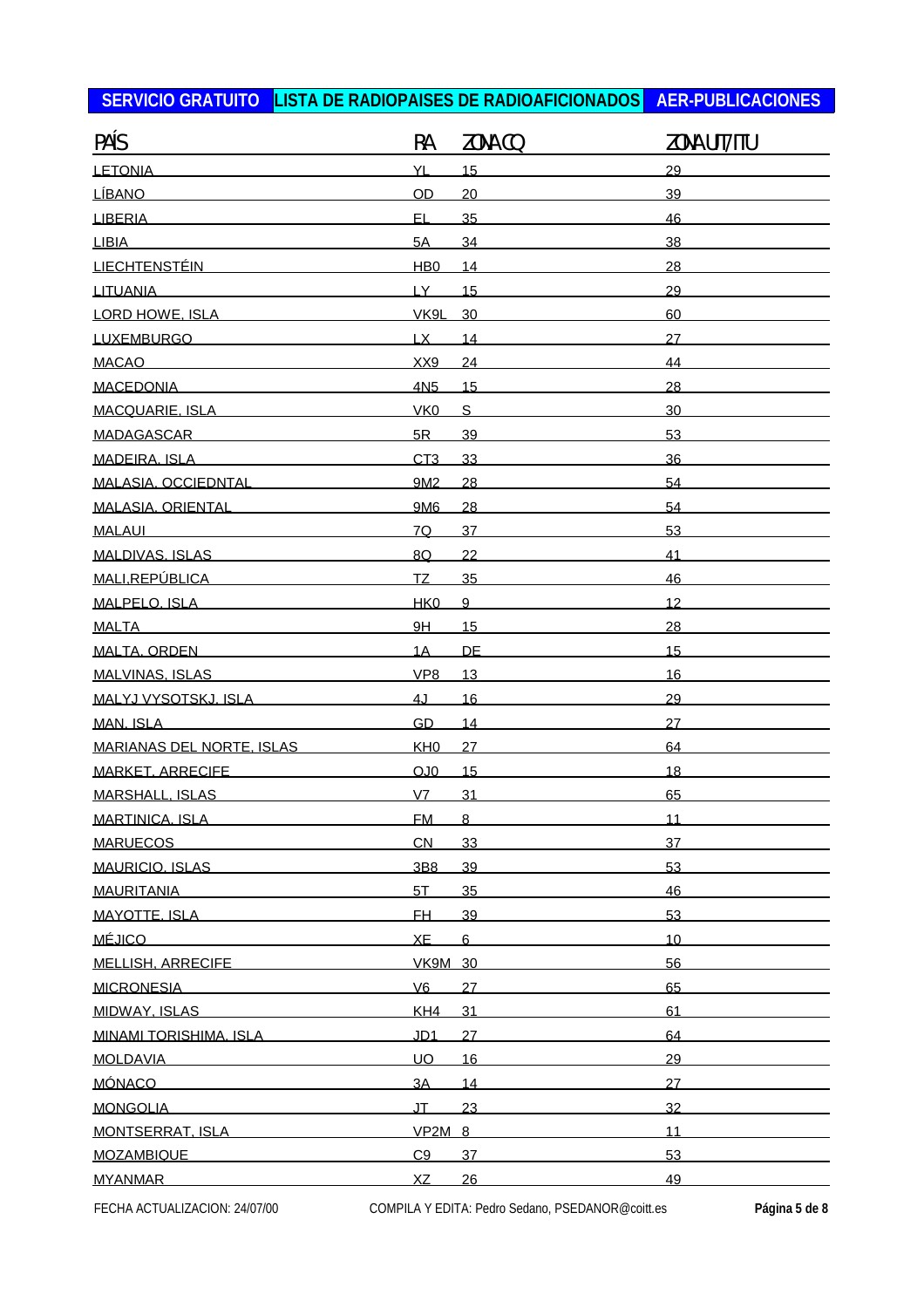| PAÍS                             | RA              | ZONA CQ        | ZONA UIT/ITU   |
|----------------------------------|-----------------|----------------|----------------|
| <b>NAMIBIA</b>                   | V <sub>5</sub>  | 38             | 57             |
| NAURU, REPÚBLICA                 | C <sub>2</sub>  | 31             | 65             |
| NAVASSA, ISLA                    | KP <sub>1</sub> | $\overline{8}$ | 11             |
| <b>NEPAL</b>                     | <b>9N</b>       | 22             | 42             |
| <b>NICARAGUA</b>                 | <b>YN</b>       | $\overline{7}$ | 11             |
| NIGER.REPÚBLICA                  | 5U              | 35             | 46             |
| <b>NIGERIA</b>                   | 5N              | 35             | 46             |
| NIUE. ISLA                       | ZK <sub>2</sub> | 32             | 62             |
| NORFOLK, ISLA                    | <b>VK9N 32</b>  |                | 60             |
| <b>NORUEGA</b>                   | LA              | 14             | 18             |
| <b>NUEVA CALEDONIA</b>           | <b>FK</b>       | 32             | 56             |
| NUEVA ZELANDA                    | ZL              | 32             | 60             |
| OGASAWARA, ISLAS                 | JD <sub>1</sub> | 27             | 45             |
| <u>OMÁN Lottera a la c</u>       | A <sub>4</sub>  | 21             | 39             |
| ONU. NUEVA YORK                  | 4 <sub>U</sub>  | 5              | $\overline{8}$ |
| ORCADAS DEL SUR                  | VP <sub>8</sub> | 13             | 73             |
| <b>PANAMÁ</b>                    | HP              | $\overline{7}$ | 11             |
| PAPÚA NUEVA GUINEA               | P <sub>2</sub>  | 28             | 51             |
| <b>PAQUISTÁN</b>                 | <b>AP</b>       | 21             | 41             |
| PARAGUAY                         | ZP              | 11             | 14             |
| PASCUA. ISLA                     | CE0A 12         |                | 63             |
| PENGUIN. ISLAS                   | ZS1             | 38             | 57             |
| <u>PERÚ</u>                      | OA              | 10             | 12             |
| PETER 1st. ISLA                  | 3Y              | 12             | 72             |
| PITCAIRN, ISLAS                  | VR <sub>6</sub> | 32             | 63             |
| POLINESIA FRANCESA               | <b>FO</b>       | 31.32          | 63             |
| <b>POLONIA</b>                   | <b>SP</b>       | 15             | 28             |
| PORTUGAL                         | <b>CT</b>       | 14             | 37             |
| PRATAS. ISLA                     | BV <sub>9</sub> | 24             | 44             |
| PRÍNCIPE EDUARDO Y MARION. ISLAS | ZS <sub>8</sub> | 38             | 57             |
| PUERTO RICO                      | KP              | 8              | 11             |
| QATAR                            | A7              | 21             | 39             |
| REUNIÓN, ISLA                    | <b>FR</b>       | 39             | 53             |
| <b>REVILLA GIGEDO. ISLAS</b>     | XF4             | 6              | 10             |
| <u>RODRÍGUEZ. ISLA</u>           | 3B9             | 39             | 53             |
| ROTUMA. ISLA                     | 3D2             | 32             | 56             |
| <b>RUANDA</b>                    | 9X              | 36             | 52             |
| <b>RUMANÍA</b>                   | YO              | 20             | 28             |
| RUSIA ASIÁTICA                   | <b>UA</b>       | 16.17.18.19.23 | 19-26.29-35.75 |
| <b>RUSIA BLANCA</b>              | <b>UC</b>       | 16             | 29             |
| <b>RUSIA EUROPEA</b>             | <b>UA</b>       | 16             | 19.20.29.30    |
| SABLE, ISLA                      | CY9             | 5              | 9              |
| SAHARA DEL OESTE                 | S <sub>0</sub>  | 33             | 46             |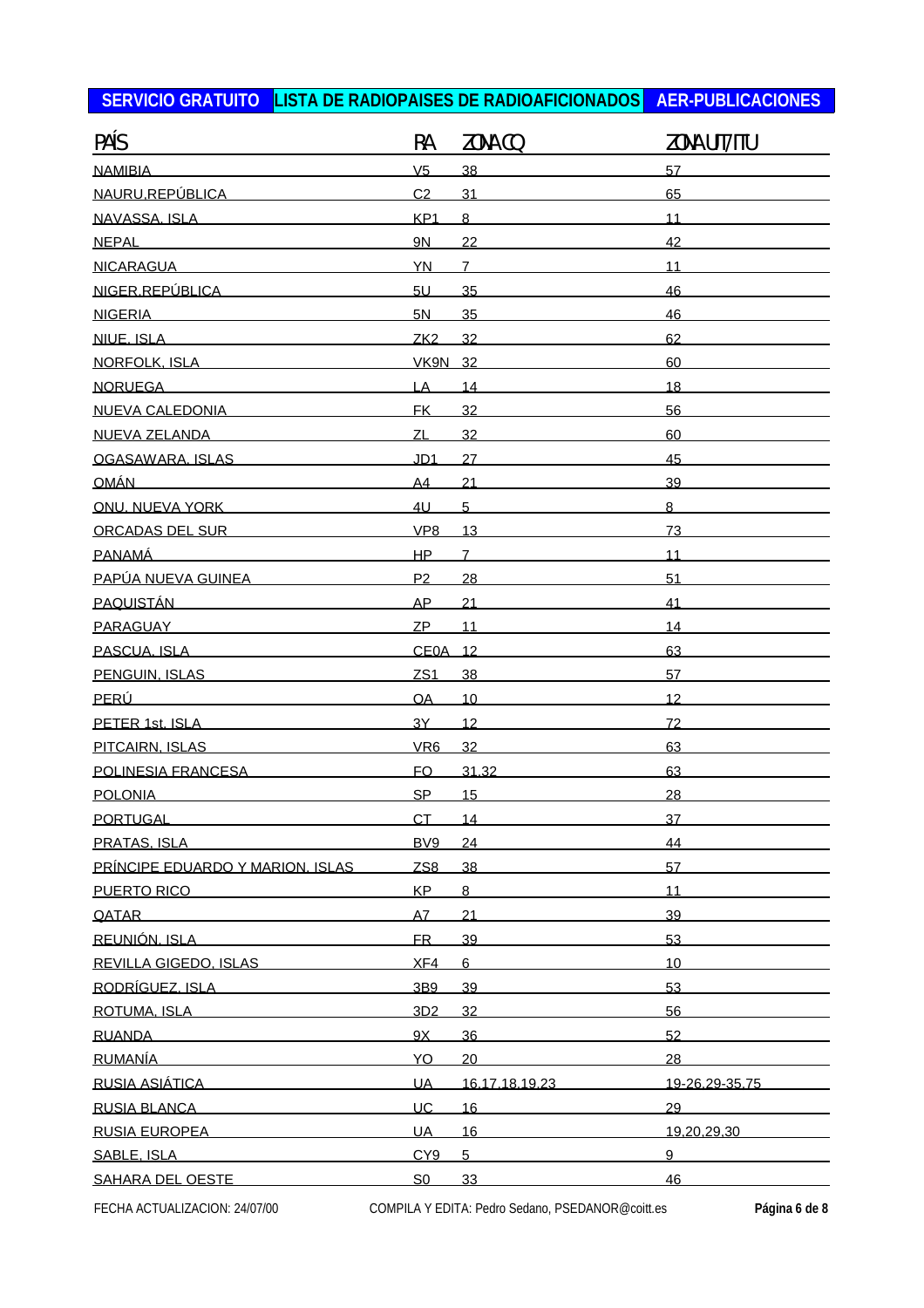| PAÍS                                     | RA              | ZONA CQ         | ZONA UIT/ITU |
|------------------------------------------|-----------------|-----------------|--------------|
| SAMOA AMERICANA, ISLAS                   | KH <sub>8</sub> | 32              | 62           |
| SAMOA OCCIDENTAL. ISLAS                  | 5W              | 32              | 62           |
| SAN ANDRES Y PROVIDENCIA. ISLAS          | HK <sub>0</sub> | $\overline{7}$  | 11           |
| SAN CRISTOBAL Y NEVIS, ISLAS             | V <sub>4</sub>  | 8               | 11           |
| SAN FELIX Y SAN AMBROSIO. ISLAS          | CE0X 12         |                 | 14           |
| <b>SAN MARINO</b>                        | T7              | 15              | 28           |
| SAN MARTÍN. ISLA (FRANCESA)              | <b>FS</b>       | $\overline{8}$  | 11           |
| <u>SAN MARTÍN, SABA Y SAN, EUSTAQUIO</u> | PJ7             | 8               | 11           |
| SAN PEDRO Y MIQUELÓN. ISLAS              | <b>FP</b>       | 5               | 9            |
| SAN PEDRO Y SAN PABLO, ROCAS             | <b>PY0S</b> 11  |                 | 13           |
| SAN VINCENTE. ISLA Y DEPENDENCIAS        | J8              | 8               | 11           |
| SANDWICH DEL SUR. ISLAS                  | VP8             | 13              | 73           |
| SANTA ELENA. ISLA                        | ZD <sub>7</sub> | 36              | 66           |
| SANTA LUCÍA, ISLA                        | J <sub>6</sub>  | $\overline{8}$  | 11           |
| SANTO TOMÉ Y PRÍNCIPE. ISLAS             | S <sub>9</sub>  | 36              | 47           |
| SCARBOROUGH, ARRECIFE                    | BS7             | 27              | 50           |
| SENEGAL                                  | 6W              | 35              | 46           |
| <b>SEYCHELLES, ISLAS</b>                 | S7              | 39              | 53           |
| SHETLAND DEL SUR. ISLA                   | VP <sub>8</sub> | 13              | 73           |
| <b>SIERRA LEONA</b>                      | 9L              | 35              | 46           |
| <b>SINGAPUR</b>                          | 9V              | 28              | 54           |
| <b>SIRIA</b>                             | YK.             | 20              | 39           |
| SOLOMÓN. ISLAS                           | H4              | 28              | 51           |
| SOMALIA.REPÚBLICA                        | T <sub>5</sub>  | 37              | 48           |
| <b>SPRATLY, ISLAS</b>                    | 1S              | 26              | 50           |
| <b>SRI LANKA</b>                         | 4S              | 22              | 41           |
| ST. PAUL. ISLA                           | CY <sub>0</sub> | 5               | 9            |
| <b>SUAZILANDIA</b>                       | 3DA             | 38              | 57           |
| <b>SUDAFRICA</b>                         | ZS              | 38              | 57           |
| <b>SUDÁN</b>                             | <b>ST</b>       | 34              | 47.48        |
| SUDAN DEL SUR                            | ST <sub>0</sub> | 34              | 47.48        |
| <b>SUECIA</b>                            | <b>SM</b>       | 14              | 18           |
| <b>SUIZA</b>                             | HB <sub>9</sub> | 14              | 28           |
| <b>SURINAM</b>                           | PZ              | 9               | 12           |
| SVALBARD. ISLAS                          | <b>JW</b>       | 40              | 18           |
| <b>TAILANDIA</b>                         | H <sub>S</sub>  | 26              | 49           |
| <b>TAIWÁN</b>                            | <b>BV</b>       | 24              | 44           |
| <b>TANZANIA</b>                          | 5H              | 37              | 53           |
| <u>TAYIKISTÁN</u>                        | UJ              | 17              | 30           |
| TOGO.REPÚBLICA                           | 5V              | 35              | 46           |
| <b>TOKELAU, ISLAS</b>                    | ZK <sub>3</sub> | 31              | 62           |
| <b>TONGA, ISLAS</b>                      | A3              | 32              | 62           |
| TRINDADE Y MARTIM VAZ, ISLAS             | PY0T            | $\overline{11}$ | 15           |